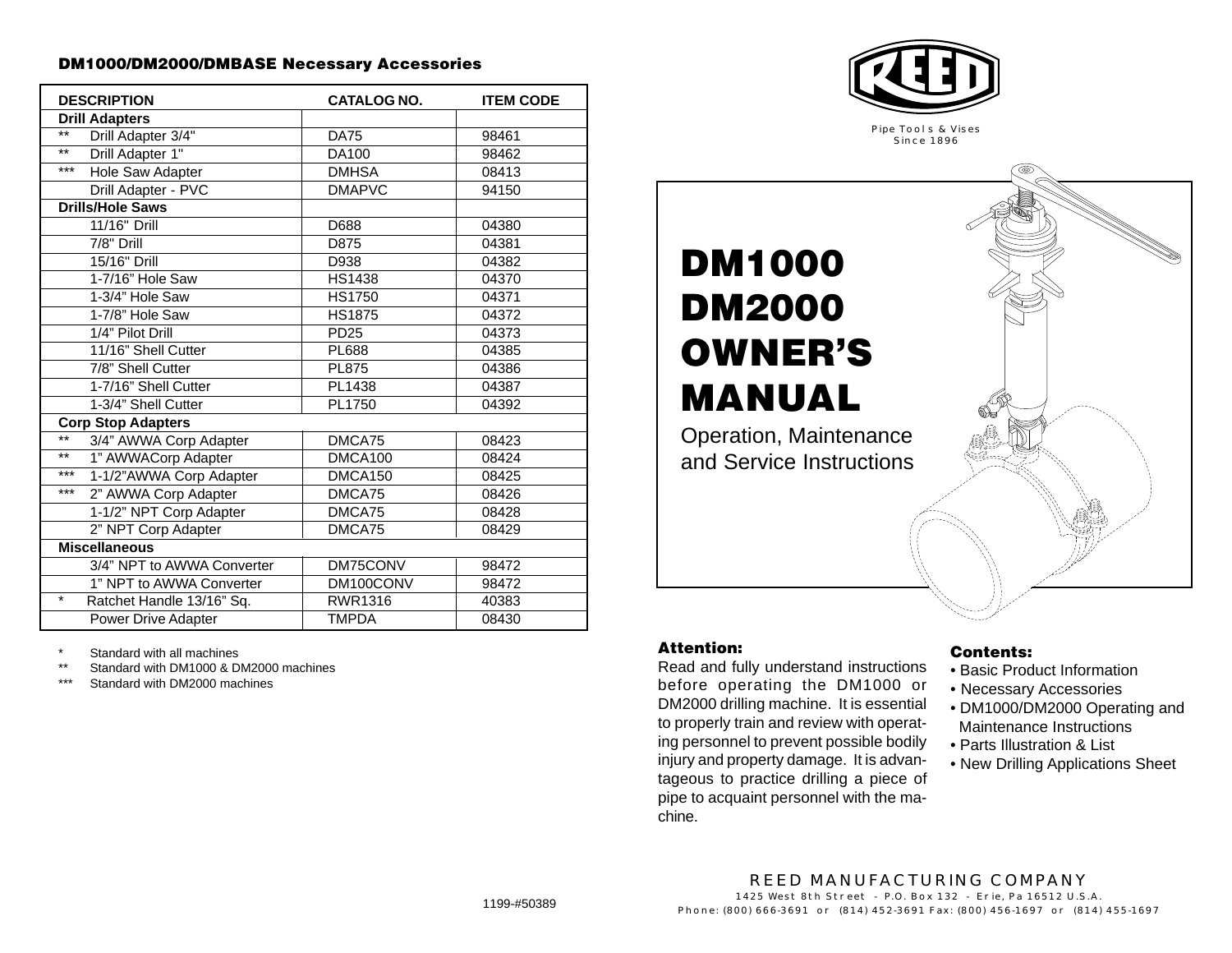## **Basic Product Information**

The DM1000 and DM2000 drilling machines drill through the pipe wall via the corporation stop inserted into the service saddle while under pressure. It utilizes Reed D series drills, or hole saws with the aid of a hole saw adapter. The customer will need to purchase necessary drills, hole saws, and drill adapter and shell cutters for PVC.

The DMBASE machine consists of the base unit which allows the customer to purchase individual corp adapters, drill or hole saw adapters, along with necessary drills or hole saws.

With shell cutters and necessary adapters, these units can also be used on C-900 PVC pipe.

| Catalog No.   | Item Code | Size        | Pipe Dia | Shipping Wt      |
|---------------|-----------|-------------|----------|------------------|
| DM1000        | 08402     | $3/4" - 1"$ | N/A      | 58.2 lbs/26.5 kg |
| DM2000        | 08412     | $3/4" - 2"$ | N/A      | 60.9 lbs/27.7 kg |
| <b>DMBASE</b> | 08401     | N/A         | N/A      | 35 lbs/15.9 kg   |

#### **Specifications**

- Overall weight of the drilling machine with accessories (43 lbs) is 30% less than Mueller® E-5 and D-5 drilling machines.
- Tool Box over all outside dimensions, DM machines 23 x 10 1/2 x 11 3/8
- Machine Clearance radius DM1000/DM2000 = 27 1/2"
- **Pressure Rating:** Design pressure rating = 300 psi.
- **Operating Pressure Rating** 90 psi ie Drilling or Tapping into pressurized mains.

## **WARNING:**

Drilling into highly pressurized mains is not recommended; however, is permissible at pressure up to 250 psi if utilizing special precautions and incorporating high pressure attachments such as the Mueller Power Clevis #H-10800®. (See DM1000/DM2000 Owner's Manual.)

### **Do not drill into petroleum or natural gas pipes.**

- Flushing/blow by port: 1/2-14 NPT plugged port is provided.
- All machines come complete with tool box, wrenches and Tapping Compound (#98425).
- Manual or power drive operation through 13/16" square shaft. Power drive adapter optional.
- Materials and finish:
	- A. Hard anodized and powder epoxy painted aluminum frames
	- B. Alloy steel boring bar
	- C. Bronze and zinc aluminum parts
	- D. Anodized aluminum corp adapters
	- E. Nitrile "O" rings
	- F. Plated steel parts for corrosion resistance

## **DM1000/DM2000 DRILLING MACHINES Operating Instructions**

- **1. Select proper tools necessary to perform drilling operation.**
	- A. Service saddle
	- B. Corporation stop
	- C. Drill size and drill adapter to match corporation stop bore
	- D. Corp adapter with flush valve
	- E. Any other necessary accessories to meet operating requirements

## **2. Assemble saddle to the pipe.**

- A. Clean area of pipe where tap is to be performed. REED DS12 (#08000) or DS36 (#08006) may be used.
- B. Assemble service saddle on the pipe where desired and tighten securely

## **3. Insert corporation stop into saddle threads.**

- A. Thread sealant may be used
- B. Tighten corporation stop with an adjustable wrench  **Note:** Make sure corporation stop valve is open

## **4. Screw threaded body into the corp adapter.**

## **5. Assemble drill adapter and appropriate drill into boring bar.**

A. If you are using the unit for drilling  $1^{1}/2$ " or 2", the hole saw adapter and hole saws with pilot drills are needed. Screw the hole saw onto the arbor body and line up holes after hand tightening. Assemble the driver into the body and hole saw. Insert the pilot drill into the arbor body. Allow a maximum of 1/ 4" of the drill tip to protrude from the hole saw. Line up the slot in the drill with the set screw and tighten with the hex key wrench provided. (When using on PVC, a pilot drill is not necessary.) See Fig. 1 below.



**Note: Do not use pilot when drilling PVC pipe**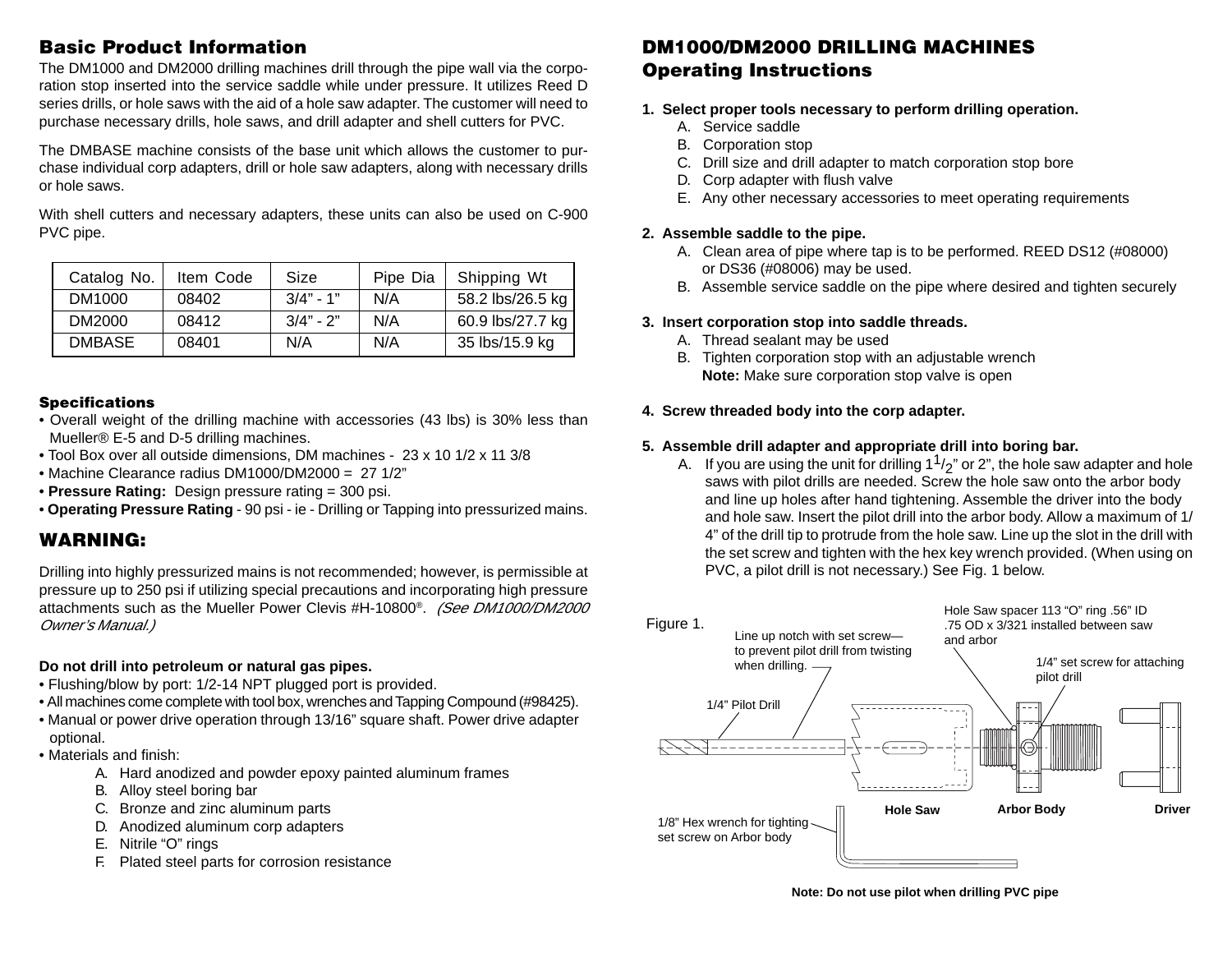#### **6. Screw corp adapter onto corporation stop.**

#### **7. Drilling**

- A. Run drill bit down until it touches the pipe.
- B. Swing cam handle and tighten.
- C. Attach ratchet wrench on square drive and turn drill clockwise while turning the feed housing to feed the drill. **NOTE**: Do not attempt to overfeed and force the drill.
- D. Open the ball valve on the side of the corp adapter to allow the flushing of chips.
- E. Once the drill is completely through the pipe, release the cam handle to allow the boring bar to return to its uppermost position.
- **NOTE:** Put downward pressure on the boring bar to keep it from traveling too fast upward and potentially damaging the machine.
- **8. Close off the corporation stop using an adjustable wrench.**
- **9. Disassemble machine from corporation stop.**
- **10. Assemble tubing to corporation stop per tubing and fitting manufacturer's specs.**

#### **DM1000/DM2000 Maintenance Instructions**

#### **Before Using**

- **1. Clean and oil all bearing and wear surfaces and threads.**
	- A. Inspect and clean drill bits, and remove any chips or scale which might prevent proper function of the tool.
	- B. The boring bar, drill adapters, drills, and corp adapters' threaded ends should be inspected to remove any scale or chips which may interfere with thread engagement.

#### **After Using**

- **1. Clean the machine and oil the machined surfaces. Tapping Compound (#98425) is useful in this application for the tool holding area of the boring bar.**
- **2. If necessary, flush the corp adapters with a water hose to remove any chips that may have accumulated.**

**NOTE:** Do not hammer parts to remove chips or debris - Handle Carefully! Protect threaded pieces by assembling them with their mating parts. Clean, dry and lubricate all parts.

- **3. Periodically inspect the boring bar's o-ring seals and replace if worn.**
- **4. Carefully place the tool back in the tool box for storage.**

### **Reed Drilling Machine - New Applications**

Standard DM1000 drill through 3/4" and 1" AWWA corporation stops and saddles. The DM2000 will be for use with 3/4" - 2" If you are inquiring about the need for other drilling applications, the following information is necessary.

| Corporation/Valve Size (See sketch) A B C D E L                                                                |     |                    |                                  |  |
|----------------------------------------------------------------------------------------------------------------|-----|--------------------|----------------------------------|--|
|                                                                                                                |     |                    |                                  |  |
|                                                                                                                |     |                    |                                  |  |
| "D"<br><b>NORMAL BORE</b><br>"F"<br>MINIMUM BORE -                                                             | "D" |                    | "B" OUTLET<br>THREAD SIZE<br>"А" |  |
|                                                                                                                |     | "C" INLET          | <b>LENGTH</b>                    |  |
| From:                                                                                                          |     | <b>THREAD SIZE</b> |                                  |  |
| Name: when the contract of the contract of the contract of the contract of the contract of the contract of the |     |                    |                                  |  |
|                                                                                                                |     |                    |                                  |  |
| Fax:                                                                                                           |     |                    |                                  |  |
| Direct inquiries to the Product Development Department                                                         |     |                    |                                  |  |

Erie, PA. 16502 Phone: 800-666-3691 or 814-452-3691 Fax: 800-456-1697 or 814-455-1697